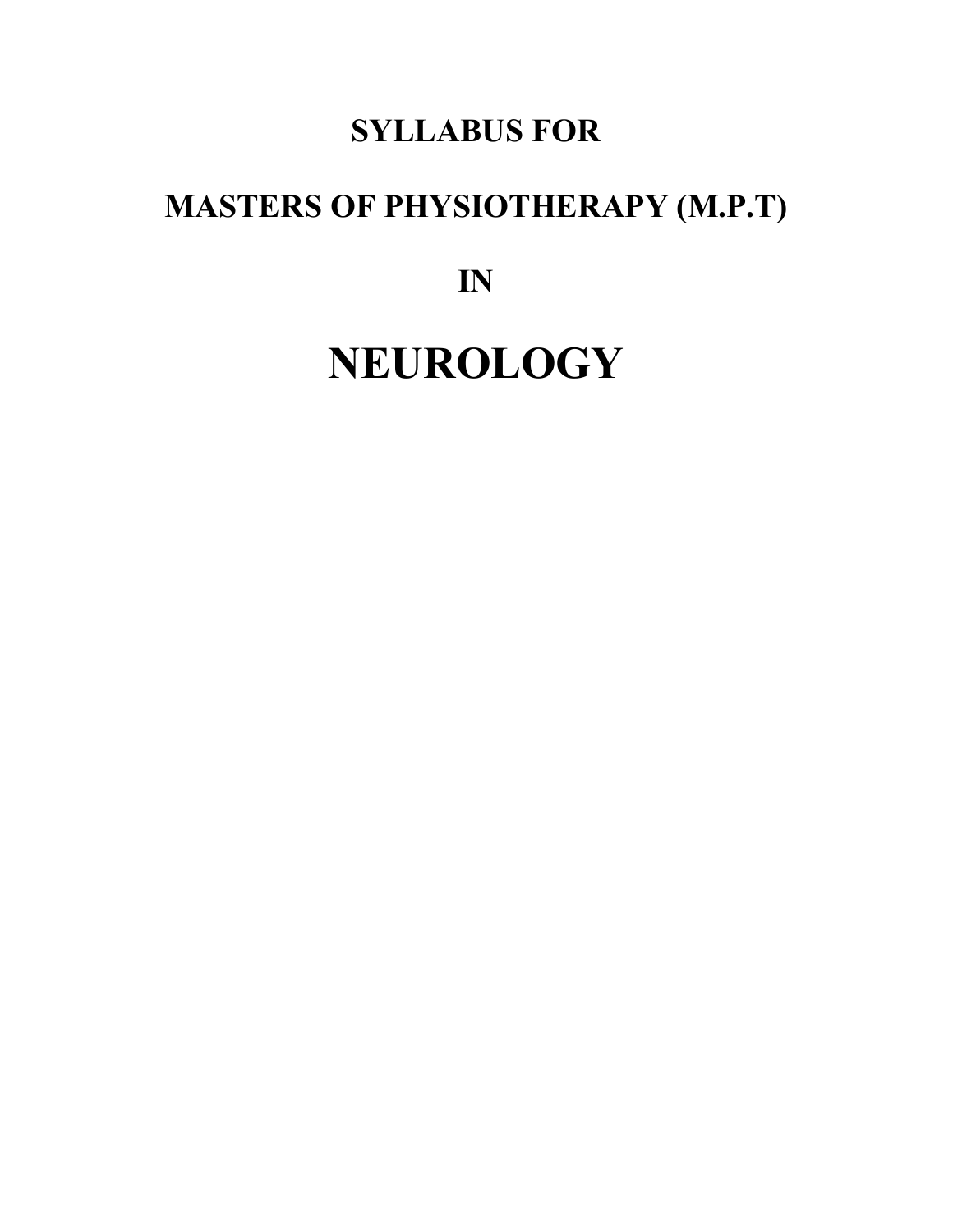## **M.P.T (NEUROLOGY)**

## FIRST YEAR

| Paper       | Subject                                                          | Hours  |
|-------------|------------------------------------------------------------------|--------|
| Code        |                                                                  |        |
| 1.1         | Medical and Surgical Management of Disorders of the Nervous      | 100    |
|             | system.                                                          |        |
| 1.2         | Physiotherapy Management in Disorders of the Nervous system $-I$ | 125    |
| $\vert$ 1.3 | Physiotherapy Management in Disorders of the Nervous system - II | 125    |
| 1.4         | Physiotherapy Management in Disorders of the Nervous system –    | 50     |
|             | (Lab Hours)                                                      |        |
| 1.5         | <b>Research Methodology and Bio-Statistics</b>                   | 100    |
| 1.6         | Seminars on Clinical Issues                                      | 100    |
|             | <b>Clinical Practice</b>                                         | 1100   |
|             | Total                                                            | 1700   |
|             |                                                                  | lhours |

## SECOND YEAR

| Paper | Subject                                       | Hours      |
|-------|-----------------------------------------------|------------|
| Code  |                                               |            |
| 2.1   | Pedagogy in Physiotherapy Education           | 100        |
| 2.2   | Management, Administration and Ethical Issues | 75         |
| 2.3   | Bio-mechanics                                 | 150        |
| 2.3A  | Bio-mechanics (Lab Hours)                     | 25         |
| 2.4   | <b>Dissertation</b>                           | 200        |
| 2.5   | Seminars on Clinical Issues                   | 100        |
|       | <b>Clinical Practice</b>                      | 1100       |
|       | Total                                         | 1750 hours |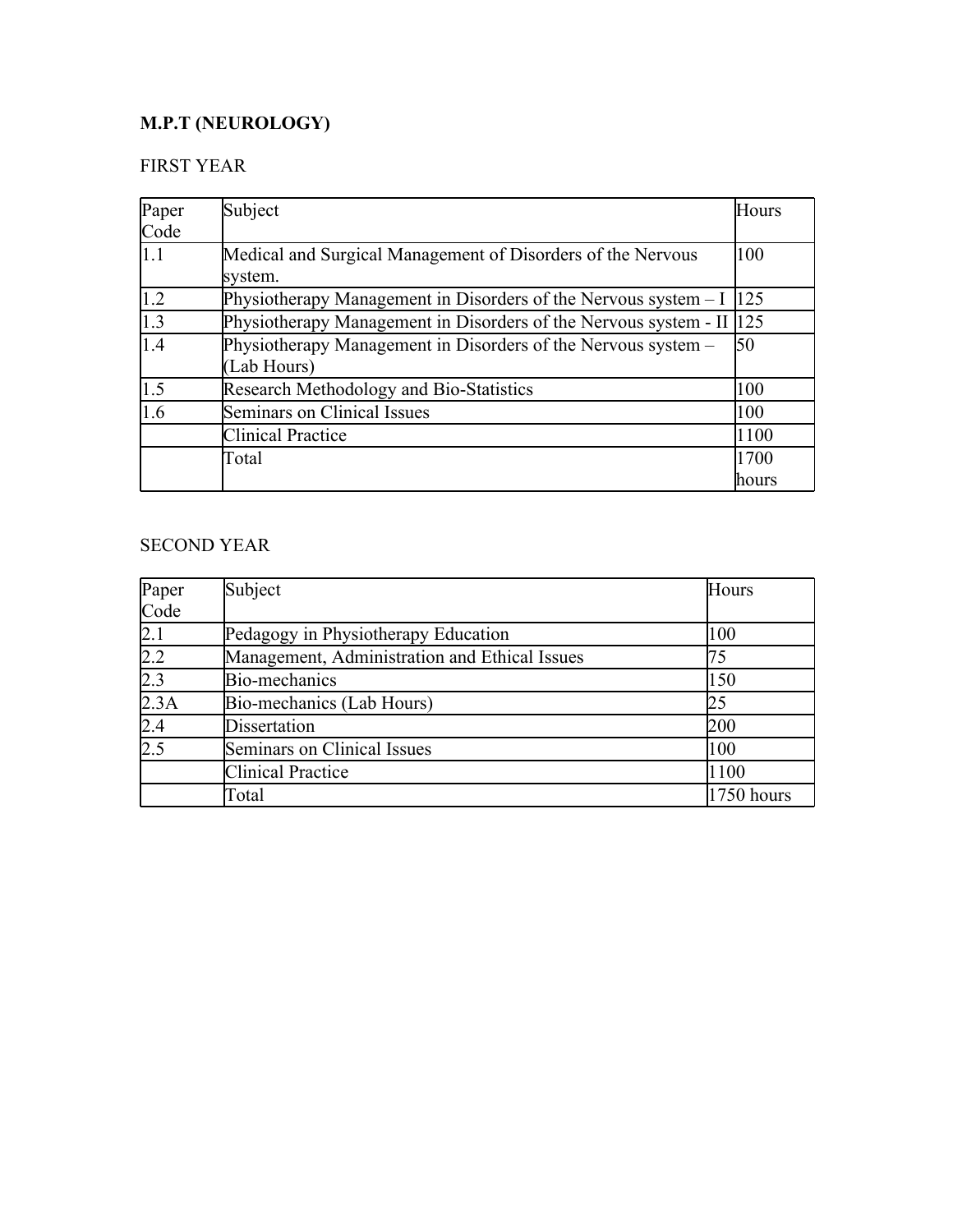## **M.P.T (NEUROLOGY)**

## **FIRST YEAR**

## **M.P.T 1.1 MEDICAL AND SURGICAL MANAGEMENT OF DISORDERS OF THE NERVOUS SYSTEM**

This course provides the student with in information on the epidemiology, Pathomachincs, clinical presentation, relevant diagnostic test and medical and surgical management of disorders of the Nervous system.

Students will be able to use this information in planning and tailoring effective, specific, safe Physiotherapy treatment programmes.

## **NEUROLOGY**

Following are the topics to be included but not limited to: Epidemiology, Pathomechanics, clinical presentation, relevant diagnostic test and medical management of disorders of the Nervous system.

- 1. **Congenital and hereditary disorders.**
- 2. **Disorders of cerebral circulation**
- 3. **Head injury**
- 4. **Infections disorders**
- 5. **Disorders of spinal cord and cauda equine**
- 6. **Disorders of Peripheral Nerves**
- 7. **Disorders of Muscle**
- 8. **Cerebellar disorders**
- 9. **RSD, Epilepsy, Dementia, Alzheimer's**
- 10. **Disorders of the Vestibular system**
- 11. **Extrapyramidal disorders etc.**

#### **NEURO SURGERY**

**Surgical Management of the above conditions, indications, contra-indications for** 

**surgery, precautions after Surgery. Also included:**

**General Principles**

**Tumours**

**Intracranial abscess** 

**Hydrocephalus** 

**Stereotactics surgery**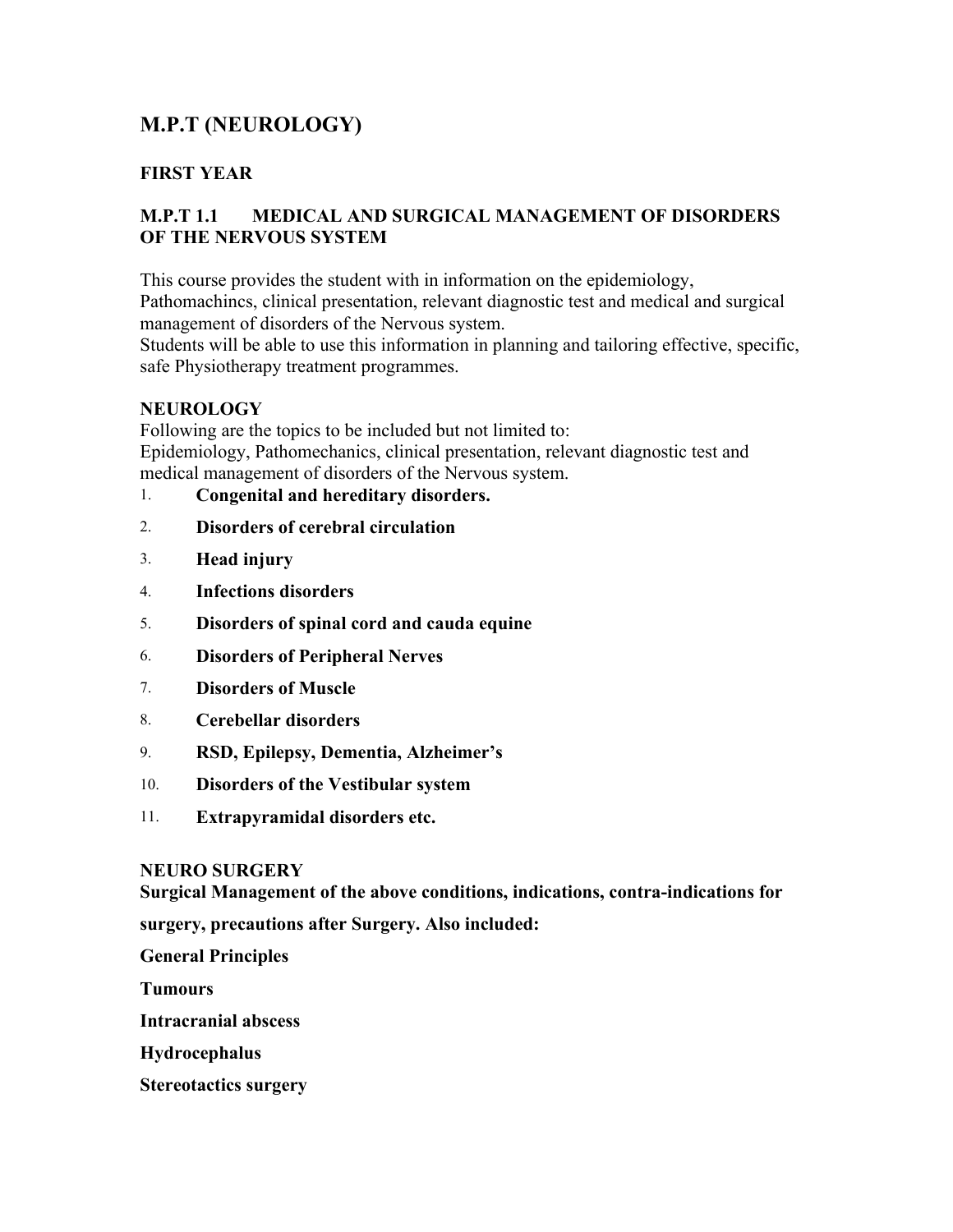**Cerebral Malformations** 

**Operations on the discs-cervical & Lumbar disc operation**

**Malformation of the spine and spinal cord**

**Lumbar and cisternal punctures technique and complications** 

**General rules of surgical repair of the peripheral nerves**

**Muscle Legnthening/ Release** 

**Spastcity** 

**ICU Management of the neurologically impaired patients** 

## **(M.P.T) 1.2 PHYSIOTHERAPY MANAGEMENT IN DISORDERS OF THE NERVOUS SYSTEM- 1**

This course provides students with the principles of Physiotherapy management in disorders of the nervous system and the application of these principles in specific disorders.

Through lectures, case conferences, journal discussions and class discussions students will be able to set up a treatment programme tailored to the patient's needs. Following are the topics to be included but not limited to:

## **SECTION – 1 GENERAL PRINCIPLES**

- 1. **Development of a child**
- 2. **Neuro development techniques**
- 3. **Principles and technique of MRP**
- 4. **Principles and technique of PNF**
- 5. **Motor control and learning**
- 6. **Balance and coordination**
- 7. **Assessment and management of pain**
- 8. **Group exercises**
- 9. **P.T. in home setting**
- 10. **Bio-feed back**
- 11. **Critical analysis of exercise and electro therapeutic modalities.**
- 12. **Disability evaluation.**

#### **MPT 1.3 P.T. MANAGEMENT IN DISORDERS OF THE NERVOUS**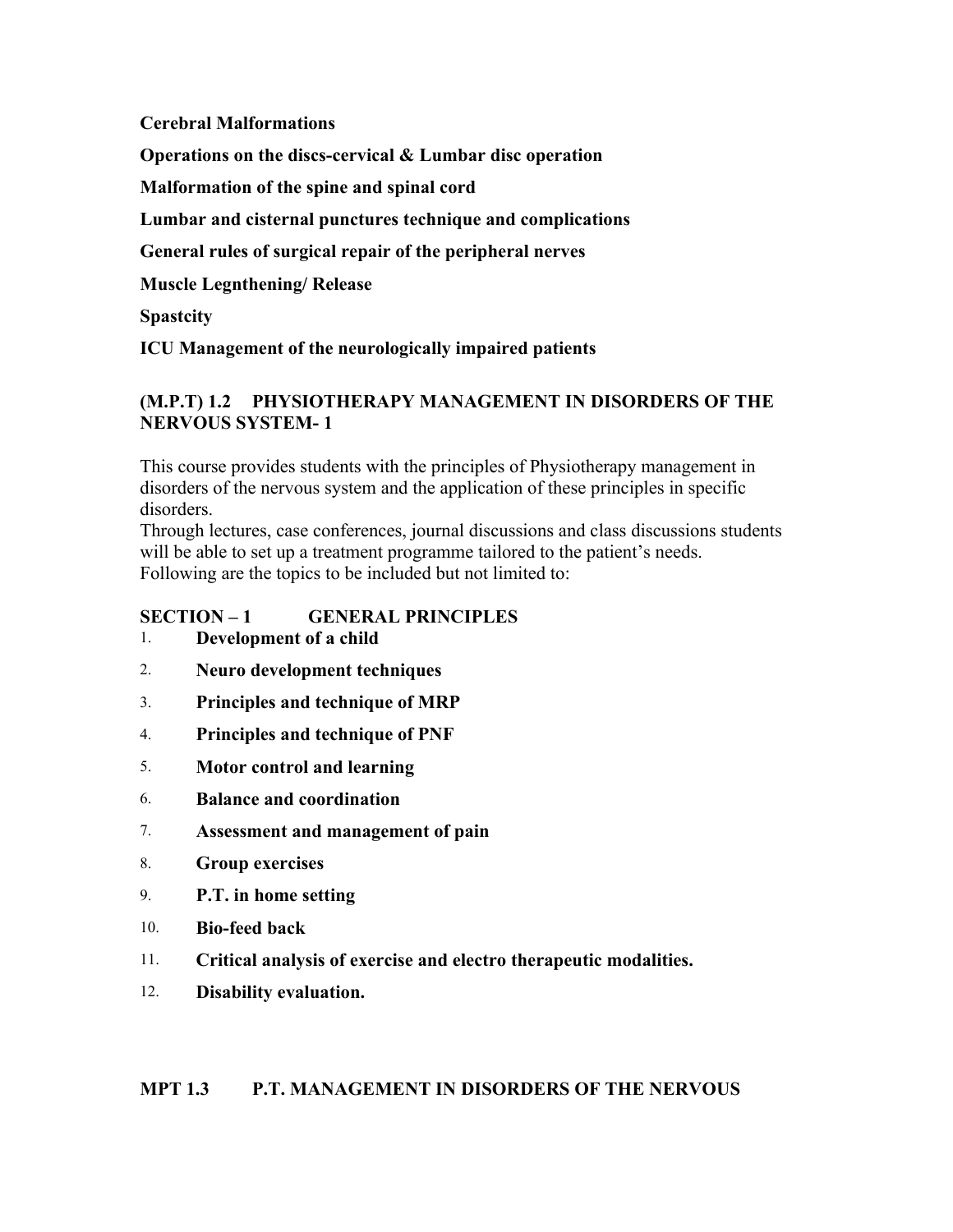## **SYSTEM-II**

Assessment and management of condition Topics as listed in (M.P.T) 1.1

## **(M.P.T) 1.4 PHYSIOTHERAPY MANAGEMENT IN DISORDERS OF THE NERVOUS SYSTEM (LAB HOURS)**

Students will be instructed via demonstration, hands of techniques, field visits and case conferences on specific techniques used in management of patients with neurological disorders.

Students will on their experiences at the clinical postings to formulate a treatment plan for cases presented at the case conference.

## **(M.P.T) 1.5 RESEARCH METHODOLOGY AND BIOSTATISTICS**

Students will be provided an understanding of statistical measures used in the analysis and interpretation of research data. Information on research designs and their implementation will be provided.

This course will be the students to read critique research articles and understand and apply the principles of research to perform a guided research as part of their course requirement following are the topics to be included but not limited to:

## **SECTION -1 RESEARCH METHODOLOGY**

- 1. How are read and critique research
- 2. Introduction to research: framework; levels of measurement; variables
- 3. Basic research concepts; validity and reliability
- 4. Design, instrumentation and analysis for qualitative research
- 5. Design, instrumentation and analysis for quantitative research
- 6. Design, instrumentation and analysis for quasi-experimental research
- 7. How to write a research proposal
- 8. The use and protection of Human and Animal Subjects.

## **SECTION- IIBIOSTATICS**

- 1. Descriptive and inferential statistics
- 2. Types of data: Qualitative and Quantative
- 3. Frequency distributions
- 4. Describing data with Graphs
- 5. Describing data with Averages Mode, Median, Mean
- 6. Describing variability Variance, Standard deviation, etc.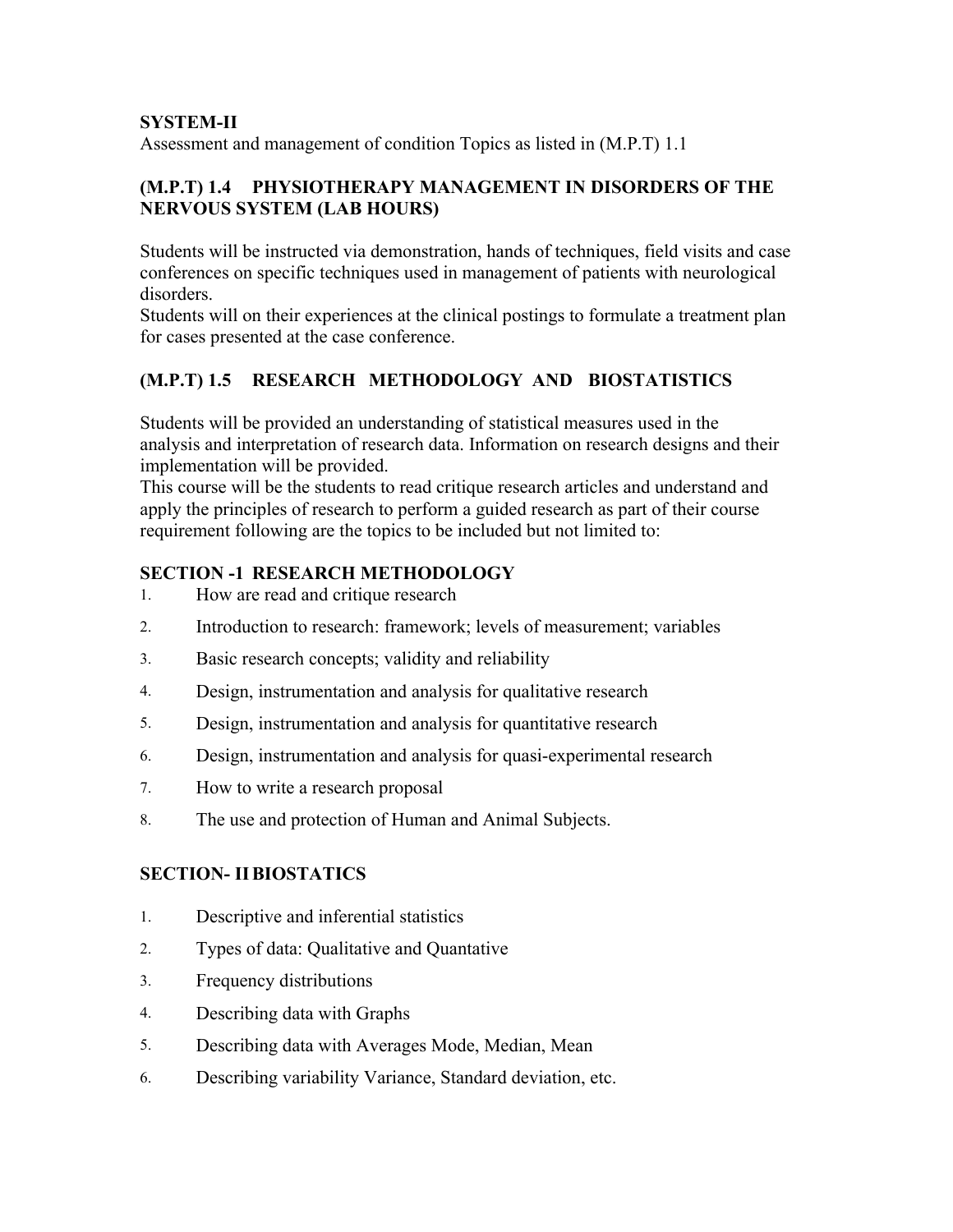- 7. Normal Distributions
- 8. Interpretation of r
- 9. Hypothesis testing
- 10. T tests
- 11. ANOVA
- 12. Probability
- 13. Type I and Type II errors
- 14. Parametric and Non- Parametric tests
- 15. Which tests to use
- 16. Basic of computers Hardware and Software
- 17. Basic of computer Applications Windows, MS Word, Power Point, etc.
- 18. Simple statistical analysis using available software.

## **(M.P.T) 1.6 SEMINARS ON CLINICAL ISSUES**

These will serve as a platform for students to integrate components of patient management. Students will give presentations on topics provide to them.

## **CLINICAL PRACTICE**

Students will engage in clinical practice in physiotherapy Department in the neurological setting to enhance their clinical skills and apply theoretical knowledge gained during teaching sessions.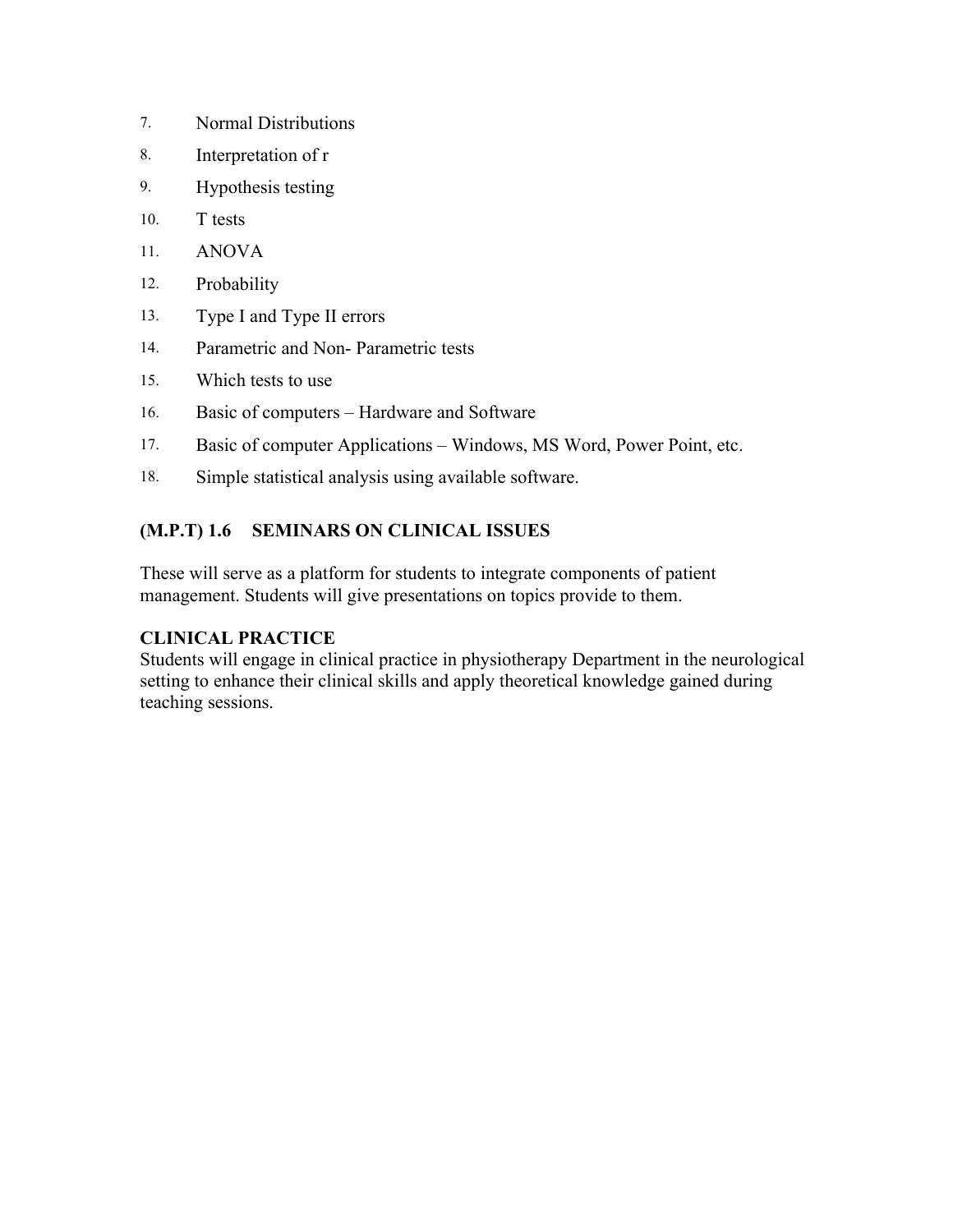## **M.P.T (NEUROLOGY)**

## **SECOND YEAR**

## **(M.P.T) 2.1 PEDAGOGY OF PHYSIOTHERAPY EDUCATION**

This course will be provide students information on improving their teaching skills in the classroom and clinical setting

Following are the topics to be included but not limited to:

## 1 **Philosophy of educational and Emerging Issues in Education** Meaning, Functions and Aims of Education Formal, informal and Non-formal Education. Agencies of Education Current Issues and trends in Higher Education Issue of quality in Higher education, autonomy and accountability, privatization, professional development of teachers, education of persons with disabitlies. Need for Education Philosophy Some major philosophies, Idealism Naturalism, Pragmatism and their Implications for Education. 2 **Concept of Teaching and Learning**

Meaning scope of Educational Psychology Meaning and Relationship between Teaching and Learning Learning Theories Dynamics of Behaviour Individual Differences

## 3 **Curriculum**

Meaning and concept Basis of curriculum Formulation Development Framing Objectives for Curriculum Process of Curriculum Development and Factors Affecting Curriculum Development Evaluation of Curriculum

## 4 **Method and Techniques of Teaching**  Lecture, Demonstration,

Discussion, Seminar, Assignment, Project and Case Study

## 5 **Planning for Teaching**

Bloom's Taxonomy of Instructional Objectives, in Behaioural terms, Unit planning and Lesson Planning.

## 6 **Teaching Aids**

Types of teaching Aides

Principles of Selection, Preparation and Use of Audio – Visual aids.

## 7 **Measurement and Evaluation**

Nature of Educational Measurement: Meaning, Process, Types of Tests. Construction of an Achievement test and analysis Standardized Test. Introduction of some Standardized tools, important tests of Intelligence, Aptitude, Personality.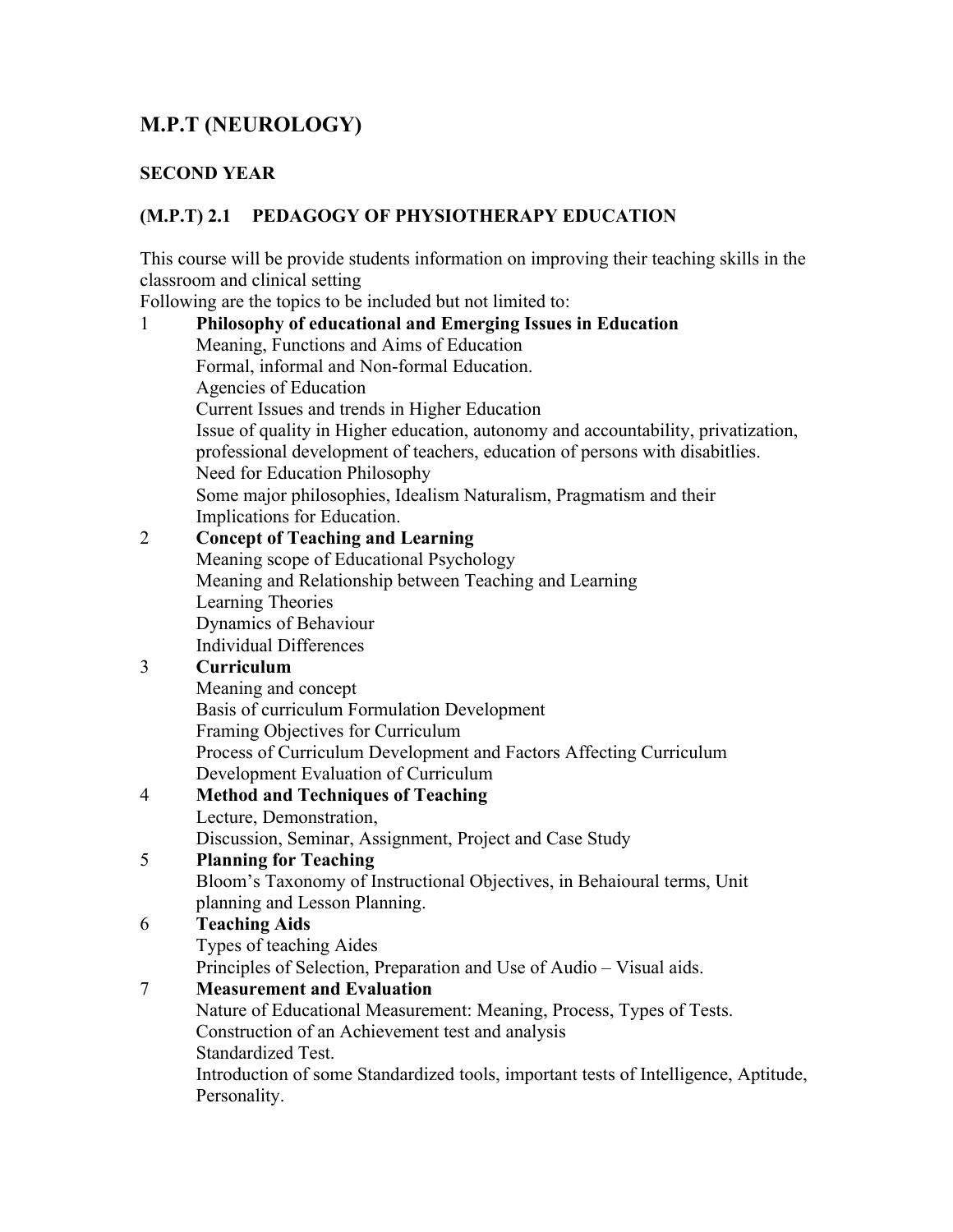Continuous and Comprehensive Evaluation.

8 **Guidance and Counseling**

Meaning and Concepts of Guidance and Counseling Principles Guidance and Counseling Services of Students and Faculty members Faculty Development and Development of Personnel for P.T. Services

## 9 **Clinical Education**

Awareness and Guidance to the Common people about Health & Diseases and Available professional Services.

Patient Education

Education of the Practitioners

## **(M.P.T) 2.2 MANAGEMENT, ADMINISTRATION AND ETHICAL ISSUES**

This course deals with issues of management to assist the practitioner in efficiently addressing issues related to the organization and administration of a Physiotherapy Department following are the topics to be included but limited to:

## **MANAGEMENT**

## 1. **Functions of management,**

2. Evaluation of management through scientific management theory,

Classical theory

System approach

Contingency approach

## **3. Management process** Planning, Organization, direction, controlling decision making

## **4. Introduction of personnel management**

Staffing recruiting selection, performance appraisal, collective bargaining, discipline, job satisfaction.

## **5. Quantitative methods of management**

Relevance of statistical and/or techniques in management

## **6. Marketing**

Market segmentation, marketing research production planning pricing, channels of distribution, promotion, consumer behaviour, licensor.

## **7. Total quality management**

Basis of quality management- acid for quality control quality assurance program in hospitals, medical audit, and international quality system.

## **ADMINISTRATION**

## 1. **Hospital as an organization**

Functions and types of hospitals selected clinical supportive ancillary services of a hospital, emergency department, nursing, physical medicine & rehabilitation, clinical supportive and ancillary services of a hospital, emergency department nursing physical medicine & rehabilitation, clinical laboratory, pharmacy and dietary dept.

 2 **Roles of Physiotherapist, Physiotherapy Director, Physiotherapy Supervisor, Physiotherapy assistant, Physiotherapy aide, Occupational Therapist, Home health side, Volunteer.**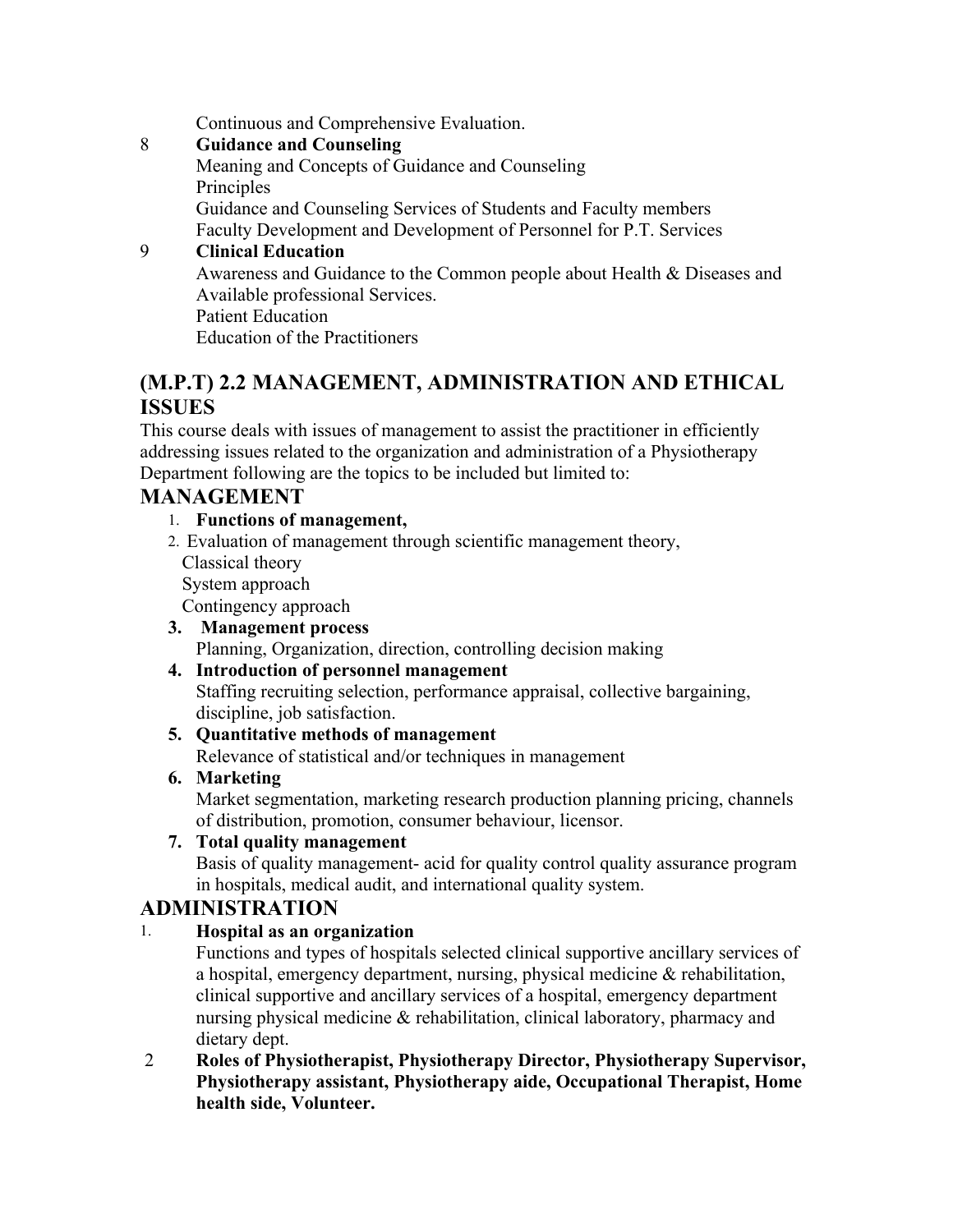1. Directed care and referral relationship and confidentially.

#### **LEGAL PROFESSIONAL ETHICAL ISSUES**

- 1. Physical therapy: Definition and development
- 2. The implications & confirmation to the rules of professional conduct.
- 3. Legal responsibility for their actions in the professional context and understanding the physiotherapy liability and obligations in the case of medical legal action.
- 4. Code of ethics ,A wider knowledge of ethics relating to current social and medical policy in the provisions of health care.
- 5. Functions of the relevant professional associations education body and trade union.
- 6. The role of the international health agencies such as the world health organizations.
- 7. Standards of practice for physical therapies.
- 8. Current issues.

## **M.P.T 2.3 BIOMECHANICS**

Students will be able to identify and apply principles of bio-mechanics while setting up individualized treatment protocols.

#### **FUNDAMENTAL MECHANICS**

Forces Moments Newton's laws Composition and resolution of forces Static equilibrium Dynamic equilibrium Force systems Levers Pulley Systems Density & Mass Segmental dimensions

## **KINEMATICS**

Types of Motion Location of Motion Magnitude of Motion Director of Motion Angular motion and its various parameters Linear motion and its various parameters Projectile motions **KINETICS**  Definitions of forces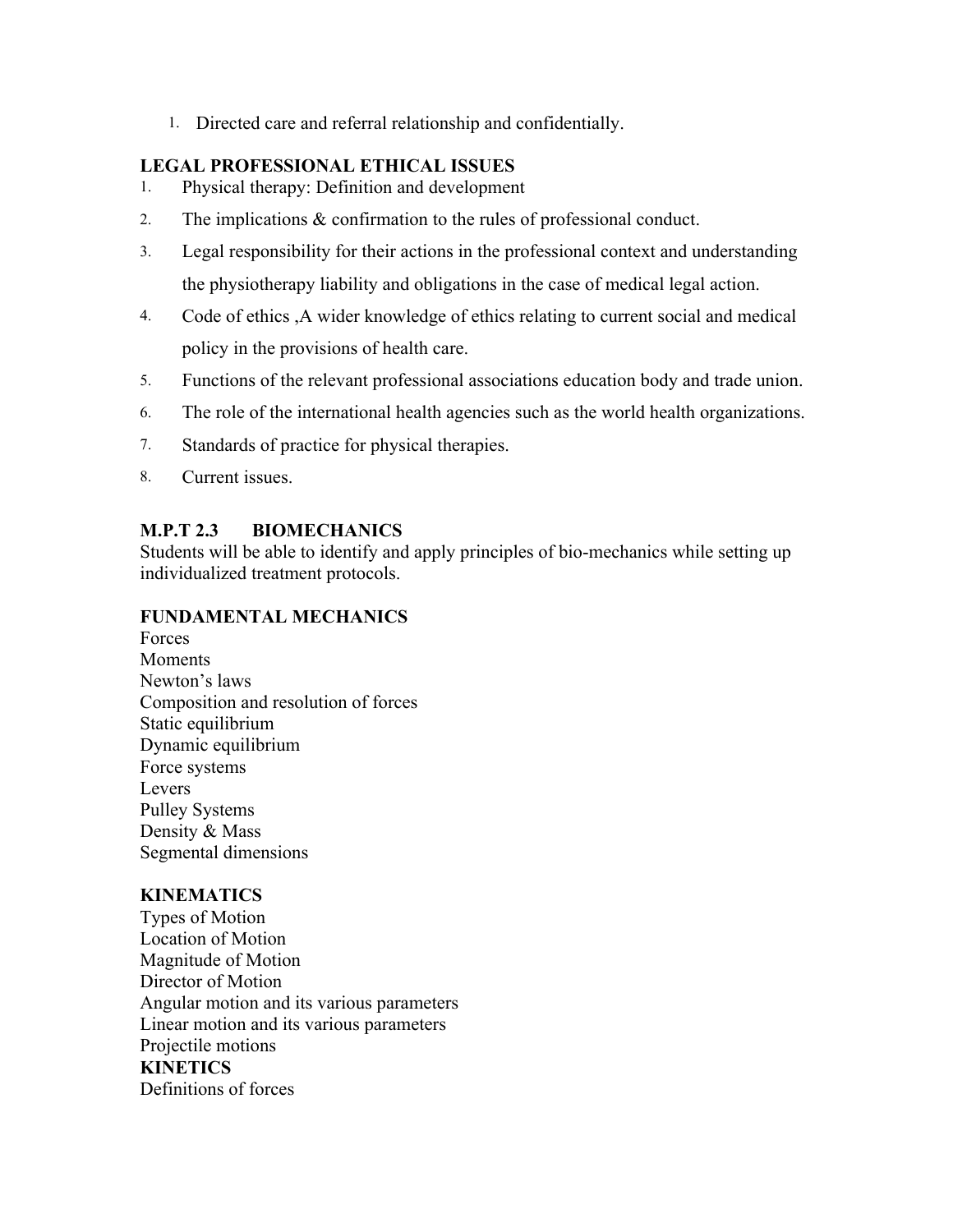Force vectors Naming of Force Force of gravity & Cog **Stability** Reaction forces Equilibrium Linear forces system Friction and its various parameters Parallel force system Concurrent force systems Work powers & energy Moment arms of force Force components Equilibrium of force

#### **FLUID MECHANICS**

Various laws governing the flow of fluids Various laws governing the volume of fluids Various laws governing the pressure of fluids Various laws governing the energy of fluids Various parameters explaining the flow Various parameters describing the fluids Clinical applications

#### **BONE MECHANICS**

Structure & composition of bone **Stress** Strain Modulus of rigidity of modular of elasticity Poisson's effect Strain energy Static & cyclic load behaviours Load Mechanical properties of trabecular bone Mechanical properties of cortical bone Bone remodeling Response of the bone to aging  $\&$  exercise  $\&$  immobilization Mechanism to prevent fracture present in bone Fracture of prediction Behavior of bone under load Clinical applications Failure criteria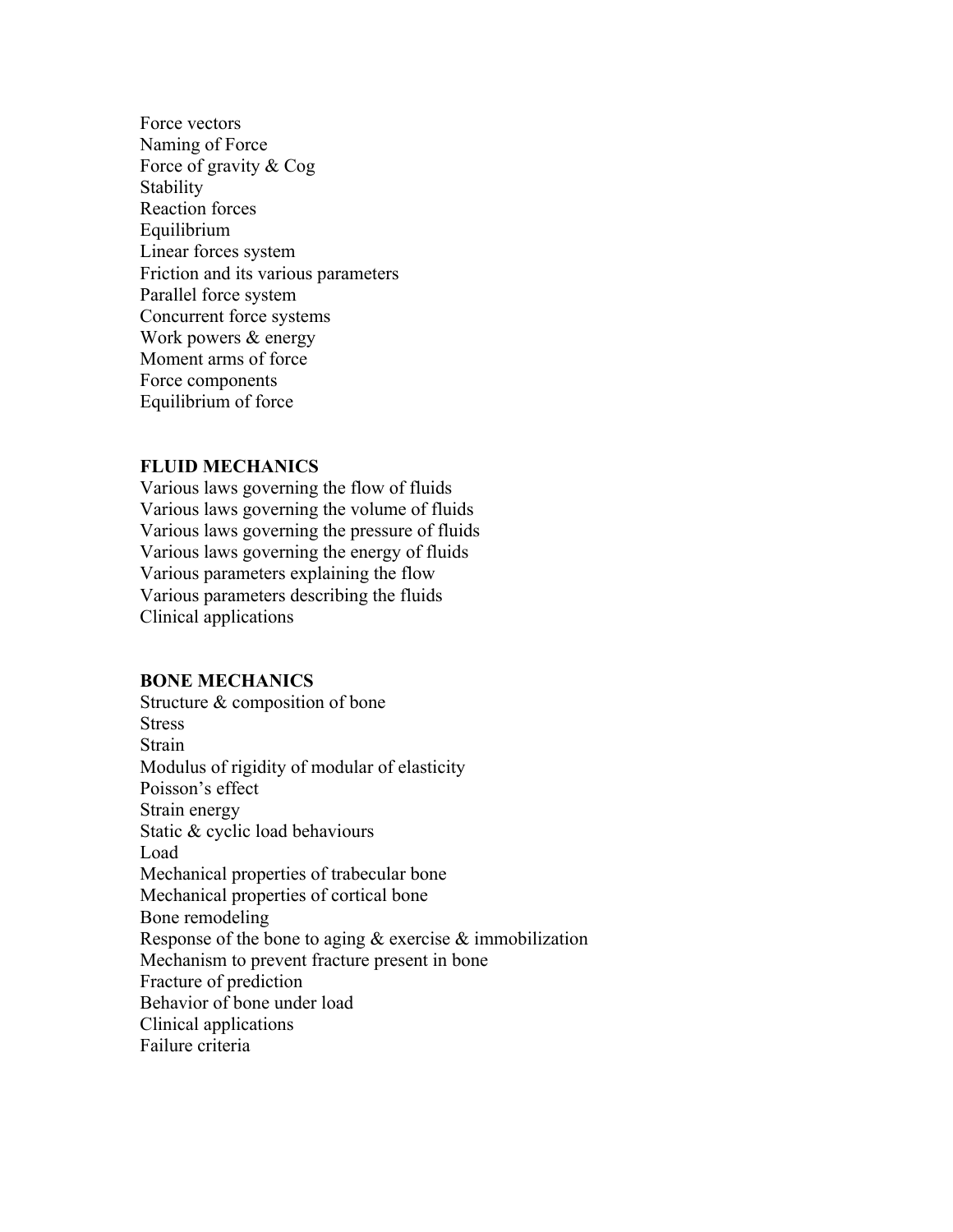#### **MUSCLES MECHANICS**

Structure & composition of muscle Fiber length & cross section area Mechanical propertied EMG changes during fatigue & contraction Changes in mechanical properties because of ageing and exercised  $\&$  immobilization Clinical applications

## **LIGAMENT & TENDON MECHANICS**

Structure and composition Mechanical properties Cross section area measurements Muscle tendon properties

#### **BIOMECHANICS IN NERVOUS CONDITION**

This course involves application of bio-mechanical principal to Nervous conditions

#### **MEASUREMENT INSTRUMENTS**

Goniometer

Acceleremeter

Photo optical devices

Pressure transducers and force plates

Gait analyzer

Isokinetic device

#### **EMG**

Electro physiology of muscle contraction

Recording

Processing

Relationship between EMG and bio-mechanical variables.

#### **MECHANICAL ENERGY, WORK AND POWER**

**Definitions** 

Positive and Negative work of muscle

Muscle of mechanical power

Causes of inefficient movement

Co-contraction

Isometric contraction